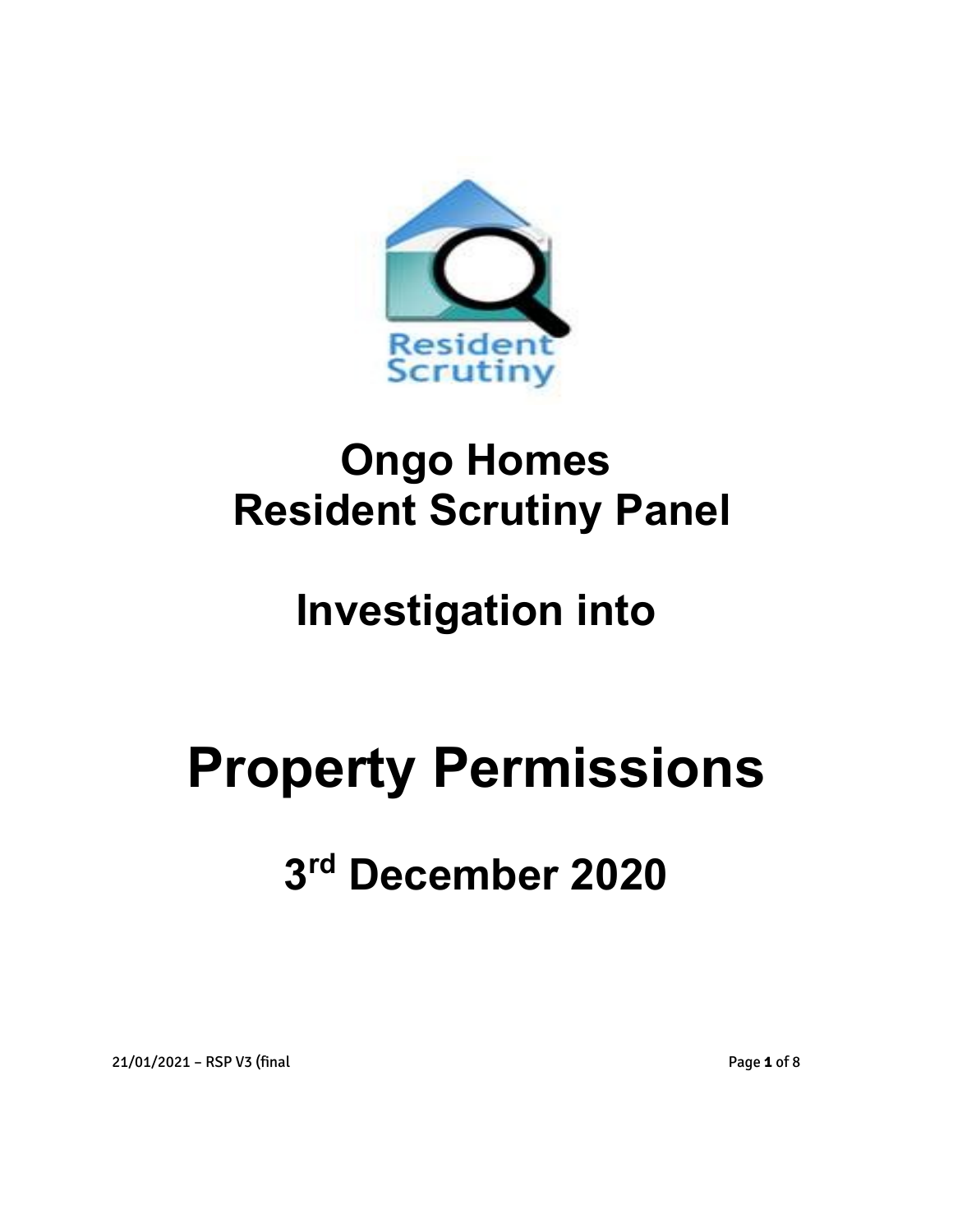### **Contents Page**

| <b>Section</b>  | Page (s)       |
|-----------------|----------------|
| Introduction    | $\sqrt{3}$     |
| Scope           | $\overline{4}$ |
| Background      | $\overline{4}$ |
| Methodology     | $\overline{5}$ |
| Findings        | $\overline{5}$ |
| Conclusions     | $\,6$          |
| Recommendations | $\overline{7}$ |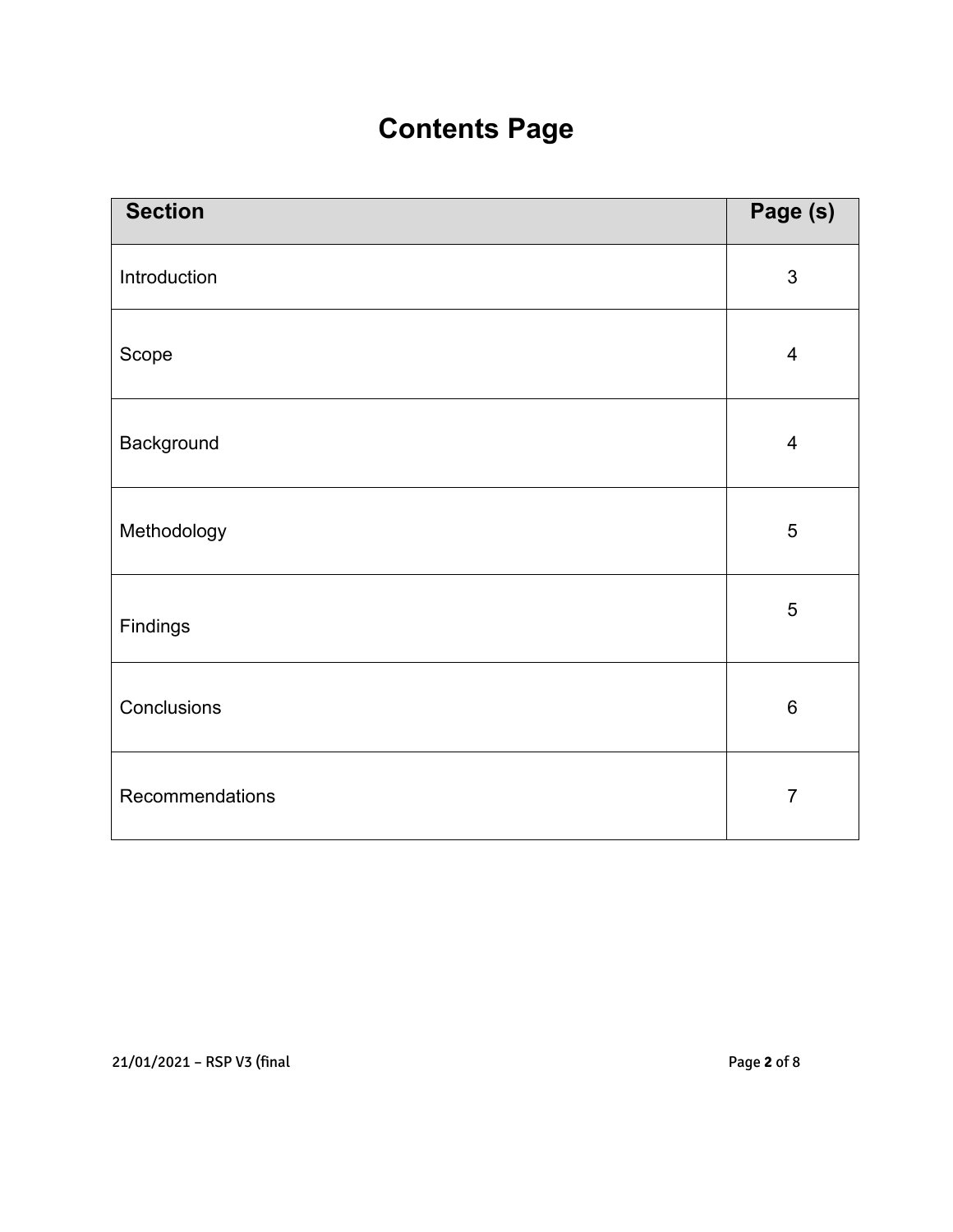#### **1.0. Introduction**

- a. This report is the outcome of a detailed Resident Scrutiny Panel (RSP) investigation into how Ongo Homes manages its system to allow tenants to make alterations to their homes - Permissions.
- b. The RSP started their investigation on the  $27<sup>th</sup>$  July 2020
- c. Throughout the duration of the investigation, the RSP endeavoured to uphold the key principles relating to its scrutiny work, namely that the group would:
	- i. Work on behalf of Ongo Homes tenants ensuring that Ongo provides services to the highest standard
	- ii. Provide an independent check and critical challenge to drive up and influence improvements to standards, processes and performance
	- iii. Ensure that Ongo embeds the National Regulatory Framework on the delivery of both organisational and local offers by monitoring and challenging these standards
	- iv. Form an effective but independent part of the Governance structure within Ongo, together with Community Voice (CV), Ongo Homes Board and the Executive Management Team (EMT)
	- v. Ensure that Ongo is a well-managed, viable organisation which places tenants at the heart of its business delivering through tenant led scrutiny

The RSPs decision to investigate Permissions was taken from a choice of topics and themes provided for consideration by Ongo staff and CV. The investigation was to ensure Value for Money (VFM) and customer satisfaction for tenants.

The following people were involved in carrying out this investigation:

Scrutiny Panel Members Supported By Avril Bairstow (Chairperson) Jill Milner Wendy Wolfe Keith Riley Kath Tuck

#### **2.0 Scope of the investigation**

Only the following aspects were considered in the investigation:

- A focus on properties and gardens
- Desk top review of all policies, procedures and processes in relation to the topic
- What kind of things require Ongo's permission (criteria and examples of the types of permission tenants require)

21/01/2021 – RSP V3 (final Page **3** of 8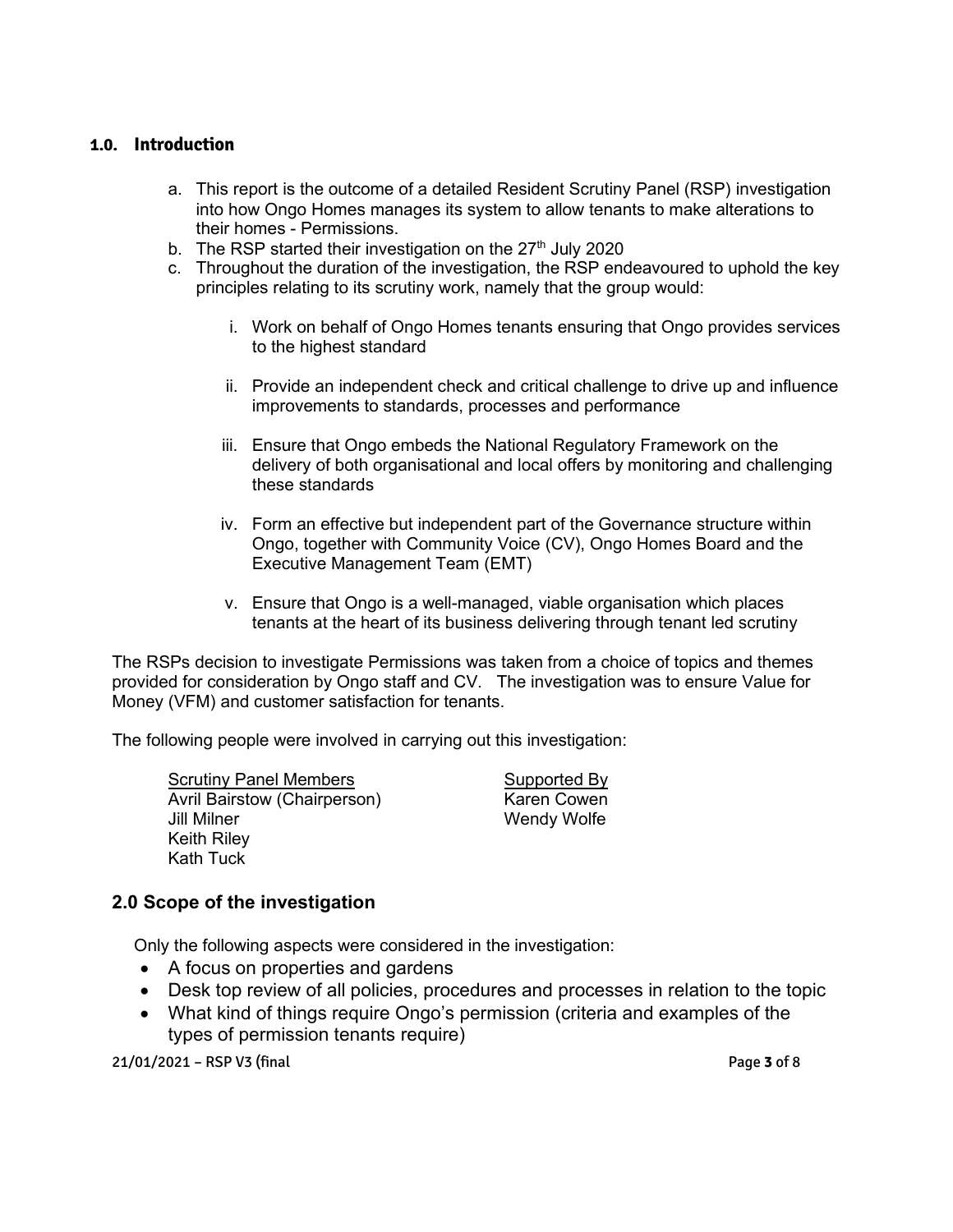- What information do we provide to tenants advising of when they need to seek Ongo permission / how do we publicise
- The process from the customer applying to the end result (does Ongo need to do any checks before making a decision, or after, do they require qualified people to carry out any works or do they allow anyone to do it, do they carry out any checks following works …)
- Total number of permission requests submitted over a year, including type
- How many permissions are approved and how many are rejected
- Reasons for refusing permissions
- Consistency in decision making
- What happens if someone makes alterations without seeking prior approval
- What do other housing organisations do differently to us in terms of tenant permissions and the process

#### **3.0 Background**

As a Housing Association, Ongo has a remit to provide a mechanism by which tenants can make certain alterations and changes to their homes and gardens etc.

The starting point is the completion of a form which is sent to Ongo for consideration. The form requires details of what is to be done, how it will be done and by whom. Drawings are required in certain cases such as fencing, garden alterations, shed erection etc.

The RSP decided to look into this area to see if any improvements could be made.

#### **4.0 Methodology**

The RSP used the following fact finding methods in order to identify Ongo's approach to the Tenancy Management of Property, the implications, the variety of responses received and the outcome of the different approaches taken:

4.1.1 Desktop consideration of:

Alteration Permission Applications Guidance for adding additional or removal of kitchen units Ongo Homes Property Alteration Guide Property Alteration Procedure Property Alteration Leaflet List of permissions granted List of permissions refused

The RSP team have prepared a list of 'Best Practice' recommendations which have been taken from some of the documents listed above (see **Appendix 1**)

4.1.2 Background presentations were given from the following Ongo staff.

21/01/2021 – RSP V3 (final Page **4** of 8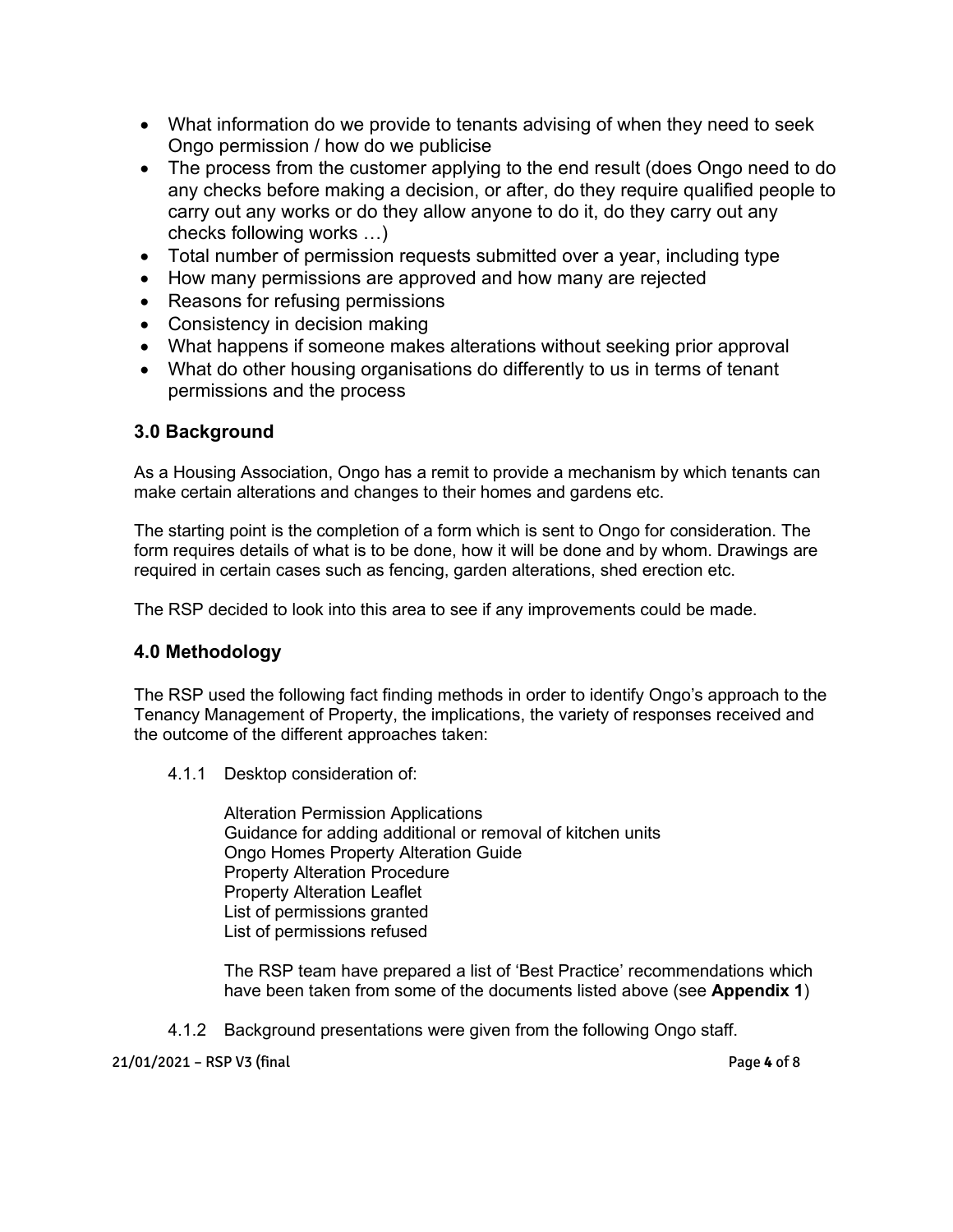Richard Clarke Manny Ali Andrea Tinker

4.1.3 Various meetings were held by the RSP, minutes taken and distributed. Information and documents shared by email. A final meeting was held to discuss and agree the conclusions and formulate the recommendations.

#### **5.0 Findings**

- 5.1 Prior to June 2016 the process was very piecemeal with no real co-ordination between departments.
- 5.2 Once under the control of Richard Clarke, a procedure was drawn up giving detail of how to respond and address a customer request to make an alteration to their home. Also guidance documents became available on the website.
- 5.3 There is no formal policy in place.
- 5.4 The application form is not necessarily user friendly and could cause issues for some tenants.
- 5.5 There is quite a lot of onus put on Housing Officers to monitor and assist tenants who have an application in for an alteration.
- 5.6 There is no data to show how often putting right an unauthorized permission is re-charged to the tenant.
- 5.7 There is no appeals procedure. If a tenant is unhappy with the decision yet again it's the Housing Officer (or the Alteration Officer) who looks at it.
- 5.8 No satisfaction surveys have been carried out so far.
- 5.9 No complaints have been received to date about the process.
- 5.10 There is no simple flow-chart showing the process.
- 5.11 Where an alteration is found, for example decking, and permission has not been granted, the phrase 'as it looks decent' is used and it is allowed to stand with no enforcement action taken. There should be a formal process in place to quantify 'looks decent'.
- 5,12 There is no formal process in place to ensure that when the Gardening Competition takes place for example, structures have been checked to make sure permission was granted.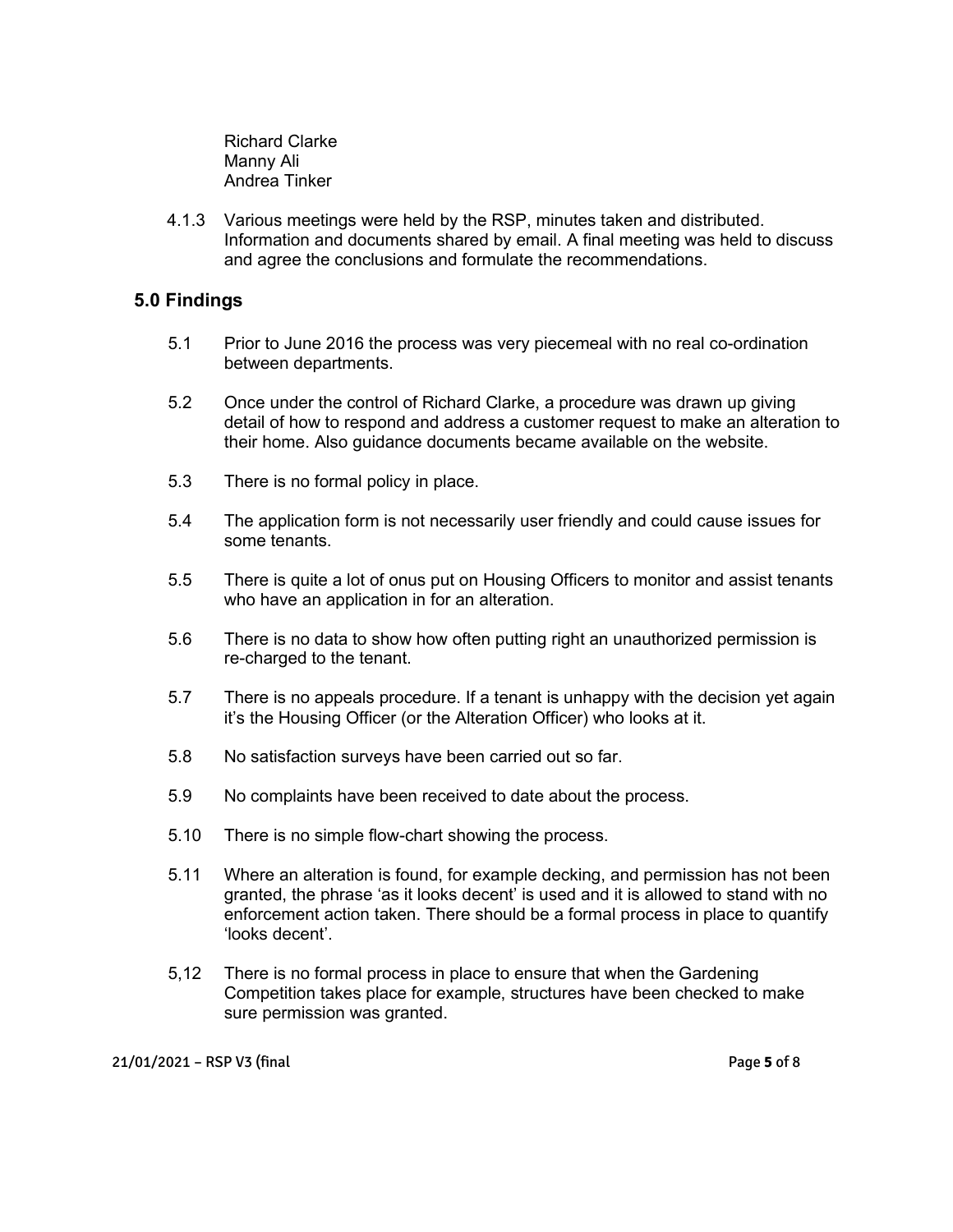#### **6.0 Conclusions**

RSP is confident that they have met the brief/scope for this investigation.

| High   |
|--------|
| Medium |
| Low    |

| 7.             | <b>Recommendations</b>                                                                                                                                                                                  | Anticipated outcome /                                                                                                                                                                                                                                                                                                                                                                                                                                                            | <b>Priority</b> |
|----------------|---------------------------------------------------------------------------------------------------------------------------------------------------------------------------------------------------------|----------------------------------------------------------------------------------------------------------------------------------------------------------------------------------------------------------------------------------------------------------------------------------------------------------------------------------------------------------------------------------------------------------------------------------------------------------------------------------|-----------------|
|                |                                                                                                                                                                                                         | comments                                                                                                                                                                                                                                                                                                                                                                                                                                                                         |                 |
| $\mathbf 1$    | There should be a formal policy in<br>place.                                                                                                                                                            | This will bring Permissions in<br>line with all other Ongo services<br>and ensure that the correct<br>procedures are followed.                                                                                                                                                                                                                                                                                                                                                   |                 |
| $\overline{2}$ | Guidance information relating to<br>the full process for property<br>permissions to be reviewed and<br>updated. All staff who deal with<br>requests from tenants to have<br>access to this information. | This will enable a more<br>consistent approach and ensure<br>that any new areas for<br>permissions are included in the<br>guidance.                                                                                                                                                                                                                                                                                                                                              |                 |
| 3              | The application form needs to be<br>reviewed.                                                                                                                                                           | The present version may put<br>some tenants off as it requires<br>quite a lot of detail which could<br>lead to alterations taking place<br>without consent. It needs to be<br>more user friendly which would,<br>in turn, mean less work for the<br>HO. Understandably some<br>alterations require a contractor<br>(electrics for example) but<br>where the tenant is capable of<br>undertaking the work, further<br>details should be gathered prior<br>to the work commencing. |                 |
| $\overline{4}$ | Alterations granted or refused need<br>to be monitored.                                                                                                                                                 | At the moment this falls to the<br>HO on an ad hoc basis (if they<br>happen to know an application<br>has gone in or they come<br>across it whilst in the area).<br>Some form of monitoring,<br>perhaps by issuing a monthly<br>list of those granted/refused to<br>the HO so they can manage this                                                                                                                                                                               |                 |

21/01/2021 – RSP V3 (final Page **6** of 8